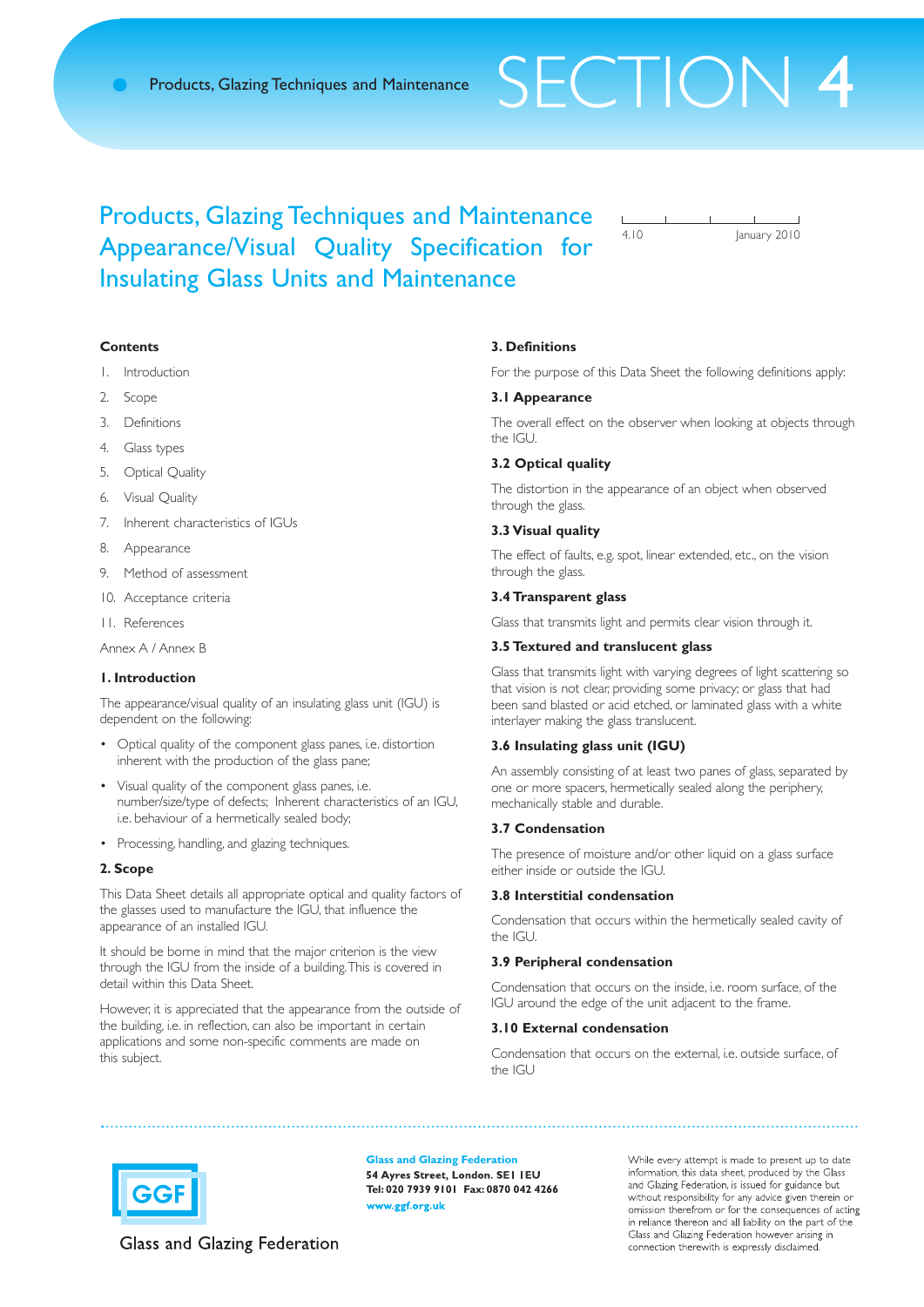#### **4. Glass types**

#### **4.1 General**

The IGU manufacturer uses glass panes within the IGU that comply with other standards as to their optical and visual quality. In general the IGU manufacturer cannot alter these quality characteristics. During the IGU manufacturing process, and in subsequent handling, there is a risk that further visual faults, e.g. scratches, scuffs, could be added to those already present in the components.

The standards relating to the appropriate glass products will detail their optical and visual quality appertaining to the individual pane.

# **4.2 Basic and special basic glasses**

These are annealed glasses that comply with one of the following standards:

BS EN 572 - Parts 2 to 6 or Part 8

BS EN 1748 - 1 - 1

BS EN 1748 - 2 - 1

BS EN 14178 - 1

Note:Typically annealed soda-lime silicate glass, i.e. BS EN 572 is used. Specialist glasses are normally used for specific purposes, e.g. fire resistant glazing.

#### **4.3 Toughened, toughened and heat soaked, or strengthened glasses**

These are annealed glasses that have been thermally or chemically treated to modify their strength and breakage characteristics. They will comply with one of the following standards:

BS EN 1863 - 1

- BS EN 12150 1
- BS EN 12337 1
- BS EN 13024 1
- BS EN 14179 1
- BS EN 14321 1

#### **4.4 Laminated glasses**

These are annealed, toughened or heat strengthened glasses, in any combination, that have been combined with an interlayer(s) to produce a product with modified characteristics.

These modifications will affect one or more of the following:

- post-breakage behaviour
- spectrophotometric characteristics
- acoustic characteristics
- resistance to penetration

They will comply with the following standards:

# BS EN ISO 12543 - Parts 1 - 6, and BS EN 14449

#### **4.5 Coated glasses**

A glass substrate of any of the above, that either incorporates a coating within the glass surface or has had a coating applied to the surface.The coatings are designed to modify the spectrophotometric characteristics of the glass.They will comply

with the following standard:

BS EN 1096 - Parts 1 - 3

#### **5. Optical Quality**

# **5.1 General**

The optical quality of a glass component is the result of the following:

- the method of manufacture of the glass component; together with
- the effect of any subsequent processing.

### **5.2 Basic and special basic glasses**

The optical quality of transparent glass is entirely dependent on the manufacturing method.

Generally glass made by the float process has less distortion and manufacturing faults than drawn sheet glass. Depending on the specific product, e.g. drawn sheet glass, there may be a number of classes for optical quality.

Polished wired glass can be visually as good as float glass, but the presence of the wire mesh may affect the optical appearance and it has its own section within the standards.

Cast glass, patterned glass and wired patterned glass are all textured glasses with varying degrees of light scattering disruption. These products do not have a specific optical quality.

#### **5.3 Toughened or strengthened glasses**

Thermal toughening and heat strengthening processes may adversely affect the optical quality of the float or drawn sheet glass that is processed.The heating and cooling of the glass during the process can result in bow, overall and/or local, and/or roller wave distortion<sup>2</sup> that will reduce the optical quality from that of the unprocessed glass.

Note:Any lack of flatness with thermally treated glasses can produce problems with reflected images. See Annex A for an example.

Chemical strengthening is less likely to affect the optical quality of the unprocessed glass.

#### **5.3.1 Specific effects of thermal treatment process**

The process may give rise to a degree of haze, i.e. a cloudy look to the surface, especially at oblique angles of incidence.

The process may, under some viewing conditions, result in an effect that is known as anisotropy (iridescence). This is the result of stress patterns in the cross section of the glass becoming visible.These areas of stress produce a bi-refringent effect in the glass, which is visible in polarised light.When viewed in polarised light these areas show up as coloured zones, sometimes referred to as 'leopard spots'.The bi-refrigent effect is more noticeable at glancing angles. This is not considered as a fault in the glass and is a naturally occurring phenomenon.

# **5.4 Laminated glasses**

The optical quality of laminated glass is dependent on the following:

- type and number of glass panes
- type, thickness and number of interlayer(s)
- presence or not of plastics glazing sheet materials
- laminating process, e.g. folio, cast in place, etc.

Generally folio lamination processes, i.e. ones using an interlayer such as pvb, eva, pvc, have only minor influences on the optical quality of the final product. The degree of influence will increase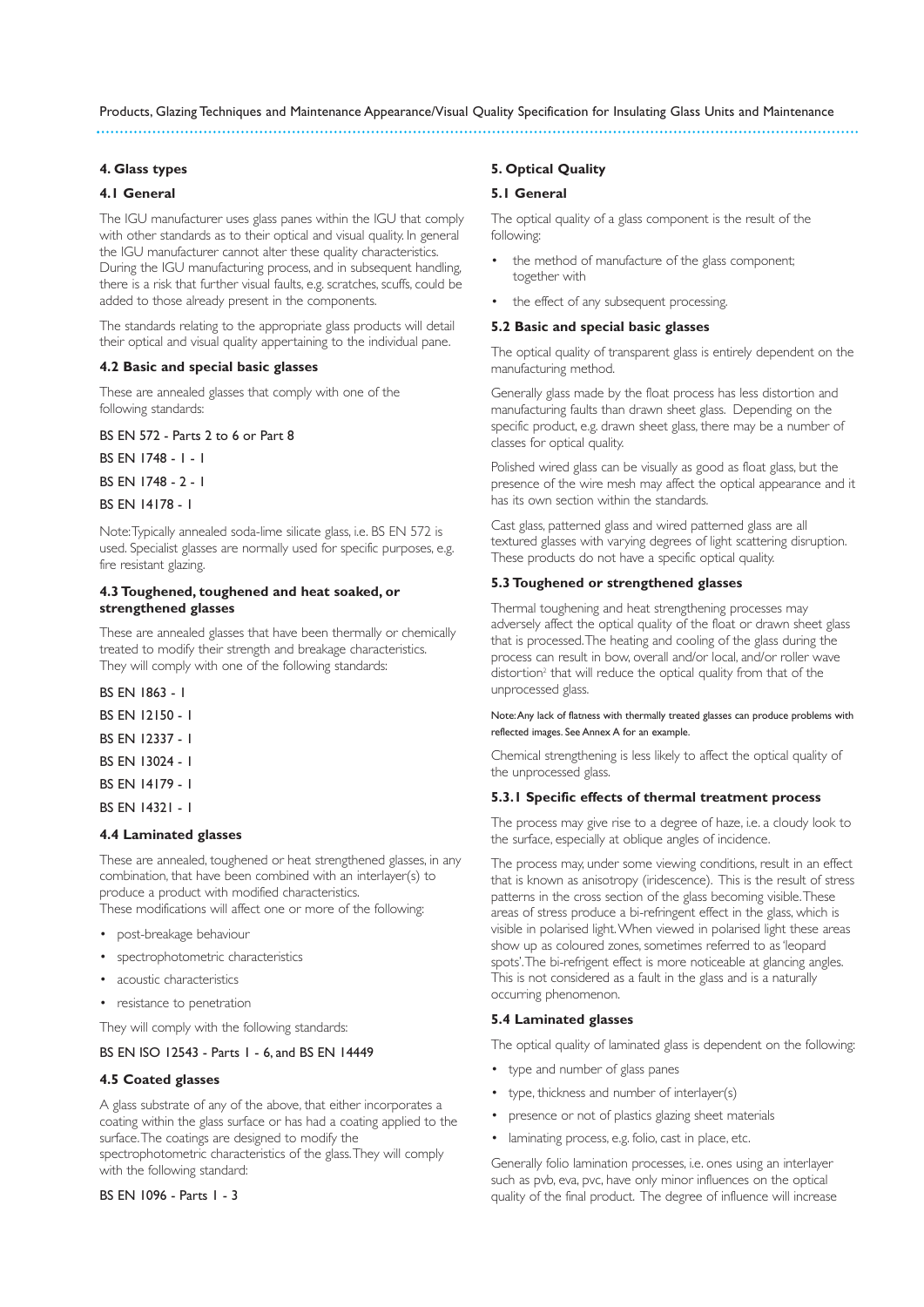with more panes of glass and more/thicker interlayers as a result of possible multiple panes of glass each having the potential for an isolated fault.

<sup>2</sup> Details on allowable bow and how it is measured are given in the product standards. Specific details relating to roller wave, including method of measurement, is given in GGF Data Sheet 4.4.

Cast in place laminating is more likely to result in a product that does not have parallel faces, and hence distortions may occur. Problems may occur with slight discrepancies in uniformity of curing of the interlayer that may produce refractive index discrepancies.

# **5.5 Coated glasses**

The optical quality of coated glass is dependent on the following:

- type of glass substrate
- type, thickness and make-up of coating, e.g. single or multilayer,
- coating process, e.g. on-line, off-line, etc

Generally the addition of a coating to a glass substrate does not significantly alter the optical quality.Therefore the optical quality of a coated glass is that of the substrate. Coatings are added to influence thermal efficiency, solar control, reflective properties, or cleaning attributes, and may change the light transmittance or reflectance of the product.

However, as the majority of coatings work due to thin film interference effects there can be a perceived change if there is a lack of uniformity in the coating. Similarly these thin coatings can offer variations in colour that can appear as a lack of uniformity. Modern low-e coatings on glass may produce a haze, i.e. a cloudy look to the surface, when viewed in oblique lighting (see 8.3).

# **6.Visual Quality**

# **6.1 General**

The visual quality of a glass component is the result of the following:

- method of manufacture of the glass component; together with
- effect of any subsequent processing and handling.

#### **6.2 Basic and special basic glasses**

The visual quality of basic glass products can be found for stock sizes in the product standards (see 4.2).

The visual quality for final cut sizes is given in the product standards for special basic glasses.The visual quality of basic soda lime silicate glass products is given in BS EN 572 Part 8.

Cutting down of stock plates into final cut sizes, i.e. panes for further processing, is an opportunity to reduce the number and size of inherent spot and/or linear extended faults. However, care should be taken to ensure that the cutting process does not introduce other defects, i.e. scratches.

The visual quality of textured glasses also depends on the following:

- pattern type/depth
- directionality of the pattern
- wire mesh uniformity, squareness, alignment etc.

Quantification of these parameters can be found in the appropriate product standards.

Generally the visual quality is higher for a transparent glass than for a textured or translucent glass.With textured glasses the light scattering reduces the visible impact of the faults.Therefore the greater the degree of light scattering the less likely is it that any specific fault is visually disturbing.

#### **6.3 Toughened or strengthened glasses**

As these products are manufactured from final cut sizes then the processing should not alter the basic visual quality of the glass. However, the cutting, edge working and toughening/strengthening could impart additional scratches/scuffs onto the glass surface. These processing faults will affect the visual quality.

The thermal treatment process may result in small imprints in the surface ('roller pick-up').This only applies to horizontally processed glass thicker than 8mm.

#### **6.4 Laminated glasses**

The visual quality of laminated glass depends on the following:

- component glass panes
- interlayer type, thickness
- laminating process
- cutting/sawing to final cut size

The manufacture of stock size laminated glass is influenced by the visual quality of the initial stock size glass panes used.These panes will have a visual quality in accordance with the product standards (see 4.2). The visual quality of the laminated glass may be worse than that of any component pane.Therefore the greater number of glass panes within a laminated glass the greater the likely number of defects (see BS EN ISO 12543 Part 6).

With selective cutting of finished sizes from stock plate of laminate glass some defects can be avoided in the final product.

Further faults can be introduced during the laminating process due to faults in the interlayer, and entrapment of any contamination between the layers. Defects can appear as bubbles, opaque spots, foreign bodies, and creases in the interlayer.

Cutting, sawing and edge working can impart scratches etc. The thicker/heavier the laminated glass then the higher is the probability of increasing the visual defects during these processes. This applies to all glass types.

# **6.5 Coated glasses**

The visual quality of coated glass depends on the following:

- component glass panes
- coating type, colour, spectrophotometric properties
- coating process
- cutting to final cut size

The presence of a coating on a glass substrate may increase the visibility of a spot fault, linear extended fault within the substrate. Similarly faults within and/or on the coating, e.g. pinholes, scratches, scuffs, non-uniformities, etc., may decrease the visual quality.These effects are more pronounced with coatings that are highly coloured and/or highly reflective.

The likelihood of the visual quality being decreased is dependent on the type of coating process and the number of steps involved within the coating process.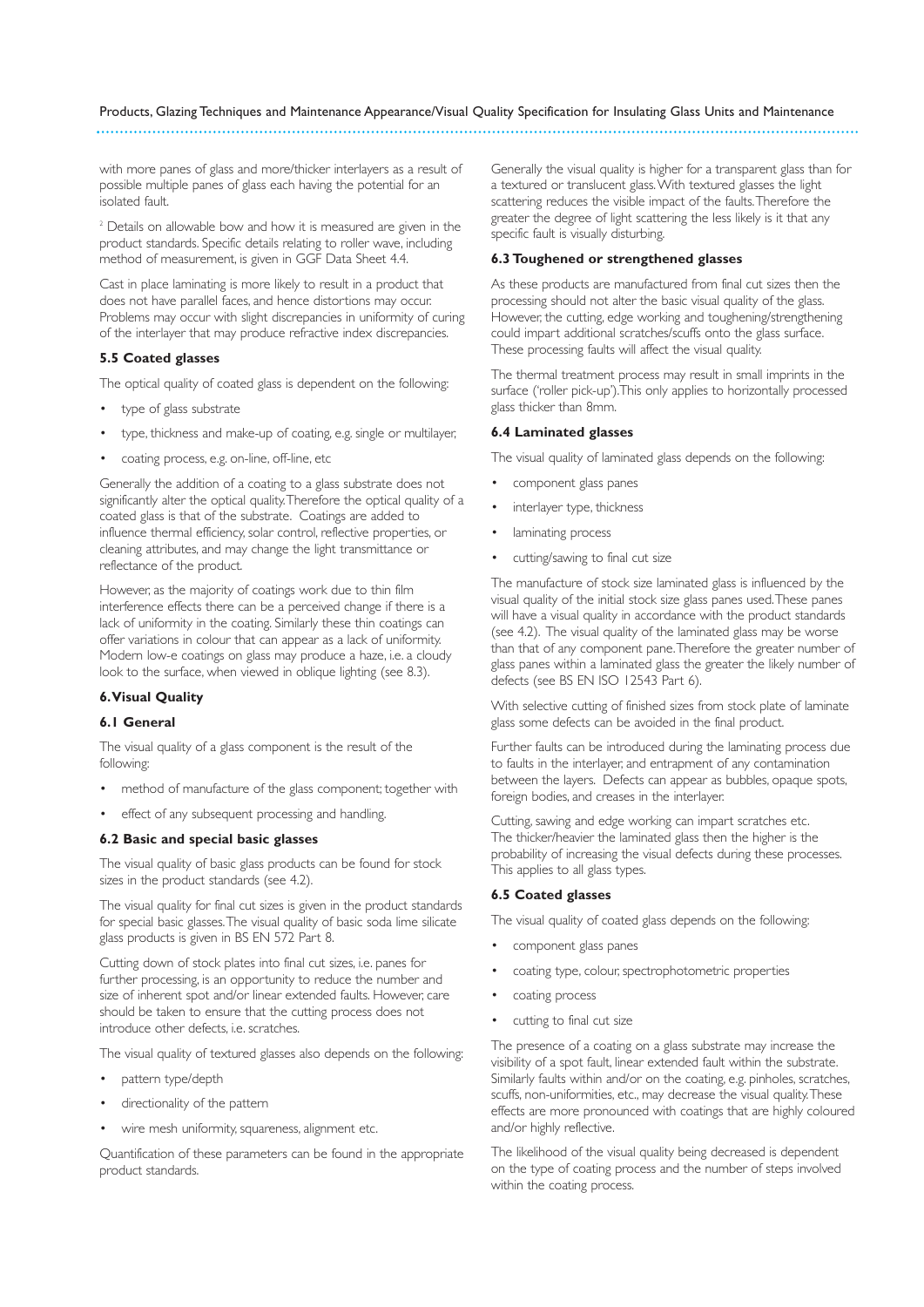Generally on-line coating is inherently more resistant to scratching, etc. than are off-line coatings. Certain 'soft' off-line coatings need special processing, i.e. edge stripping, prior to incorporation into an IGU.This abrasion process can also result in decreased visual quality.

#### **7. Inherent characteristics of IGUs**

# **7.1 General**

An insulating glass unit as defined is a glass product that contains hermetically sealed air space(s).The air space(s) are filled with dehydrated air or other gas, e.g. argon, etc.The IGU is intended to reduce the rate of heat loss and therefore influence the formation of condensation (see 7.2).

# **7.1.1 Characteristics of the hermetically sealed cavity**

The properties of a hermetically sealed cavity are that they will change dependent on the following:

- temperature and barometric pressure when the cavity was sealed
- actual air temperature and barometric pressure
- temperature of the air or gas within the cavity as a result of radiation etc.
- thickness of the glass

These changes will result in a volume change in the cavity. This will result in the unit taking up either a concave or convex shape.This shape will cause a number of phenomena to become apparent (see 7.3, 7.4, 7.5).

# **7.2 Condensation**

An IGU is designed to reduce the heat loss through the glazing. This means that, compared to single glazing, the incidence of moisture condensing on the room side glass surface is reduced. However, condensation can still occur as follows:

a. Internal condensation can still occur if the glass surface is the coldest surface in a room and the relative humidity is extremely high, i.e. in a kitchen, bathroom, etc. with large amounts of steam/moisture present.

b. Interstitial condensation occurs either when the unit seal has failed and the cavity is saturated with moisture or when an internal component, e.g. Georgian bars, etc., has deteriorated and given off organic solvents. Under both of these conditions the appearance of condensation on one or both cavity surfaces can occur subject to the glass surface temperature.

c. Peripheral internal condensation occurs with units having low U-values and is the result of localised heat flow through the spacer of the unit. Using more insulating framing, and/or so-called 'warm edge technology' can help reduce this.

d. External condensation occurs with units having low U-values. With the amount of heat being lost through the unit being significantly reduced the outer glass pane can be colder than for less well insulated units.

Therefore under localised climatic conditions this can lead to moisture condensing out of the atmosphere onto the outside surface of the unit.This is not a fault, and can be seen as the product being effective in keeping heat in.

# **7.3 Interference phenomena**

These are visual phenomena, similar to oil on water, and are the result of light interference patterns due to the IGU glass panes deflecting in relation to each other.

#### **7.3.1 Brewster's fringes**

The appearance of the optical phenomena known as Brewster's Fringes is not a defect of the insulating glass unit and can occur with any glass of high optical and surface quality, i.e. float glass. This phenomenon is a result of the high quality now being achieved by glass manufacturers.

Brewster's Fringes occur if wavelengths of light meet up with each other when they are exactly 180º out of phase.This is an example of the phenomena known to physicist as the interference of light. The effect is similar to, although usually much smaller than, the interference fringes that can sometimes be seen on toughened glass windscreens.

Brewster's Fringes occur when the surfaces of the glass are optically flat and the two panes are parallel to each other, i.e. when the light transmission properties of the installation are of a very high order. This phenomenon is not a defect of the product and is solely dependent on the laws of physics.

# **7.3.2 Newton's rings**

This optical effect only occurs in faulty/defective insulating glass units when the two panes of glass are touching or nearly touching in the centre.The optical effect is a series of concentric coloured rings with the centre being at the point of contact/near contact of the two panes.The rings are roughly circular or elliptical.

# **7.4 Multiple images**

As a result of the number of reflective surfaces (four in an IGU with two glass panes manufactured from monolithic glass) there exists the likelihood of multiple images being formed.Whist this is only of minor significance when the observer is looking directly through the IGU, i.e. at normal incidence, this will increase considerably as the angle of incidence.

The presence of other reflective surfaces, e.g. laminated glass, coatings, may enhance the phenomena. Also any deflection effect within the unit may have an influence.

Annex B will give a diagrammatic representation of the phenomena resulting from the inherent properties of an insulating glass unit.

#### **7.5 Reflected image**

As a result of the hermetically sealed cavity of an IGU the glass will deflect with changes of temperature and pressure.The result of this is that in reflection the reflected images can appear separated. This will be further exacerbated by the presence of multiple images that are being displaced different amounts.

The likelihood of this occurrence is dependent on the extent of the deflection in the IGU as a result of the difference in atmospheric temperature and pressure between the manufacturing conditions and the service conditions.

The effect may be more noticeable when reflective coatings are incorporated within the IGU.

Annex B will give a diagrammatic representation of the phenomena resulting from the inherent properties of an insulating glass unit.

# **8.Appearance**

#### **8.1 General**

Appearance relates to the limitations that are placed upon the insulating glass unit manufacturer.These limitations are as a result of the following:

- Incoming glass components,
- Specification of the unit,
- Inherent properties of the unit, and last but not least,
- Framing and glazing systems.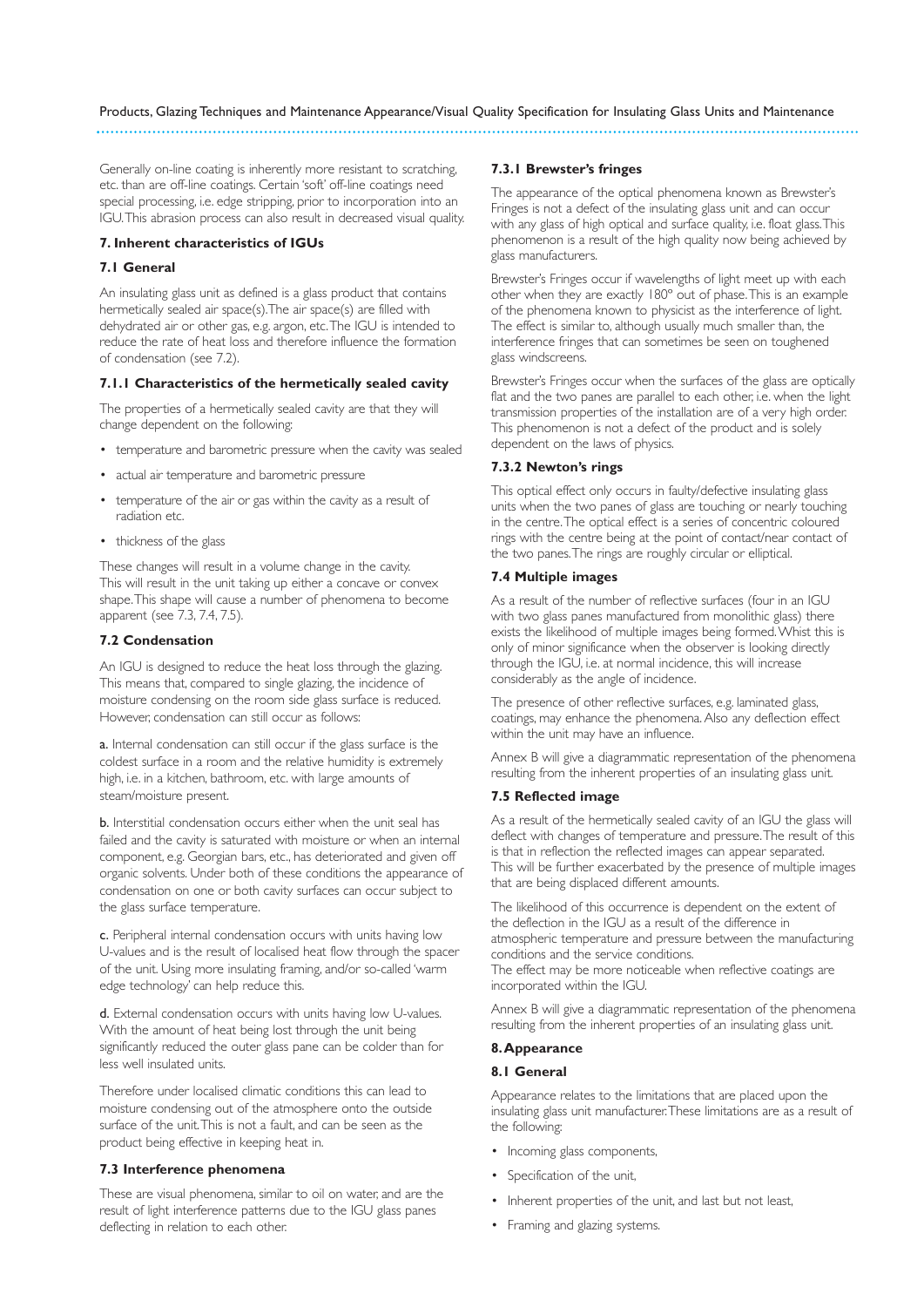The perceived appearance of an installed IGU can be adversely affected by distortions induced by the framing system and the installation.

#### **8.2 Normal incidence**

The IGU should be viewed at normal incidence, i.e. at 90º to the glass surface.

For IGUs containing transparent glass components the appearance relates to the vision through.

For IGUs containing textured or translucent glass components the appearance relates to the visual quality of the textured or translucent glass component.

#### **8.3 Oblique incidence**

The effects such as multiple images, haze, etc. are inherent characteristics of an IGU when viewed at angles of incidence less than 60º to the surface.

#### **8.4 Reflection**

Not generally considered. See Annexes A and B for further information.

# **9. Method of assessment**

# **9.1 General**

The standards for the component glass panes detail the method of observation and the distance and criteria for acceptance. However, in an IGU no such recommendations are given in the applicable European standard, i.e. BS EN 1279-1.

As there is no standardised method of assessment this Data Sheet lays down an appropriate methodology.

Damage caused by following trades after glazing will not be considered as a fault of the installer. For example damage can be caused by impact, scratching, deposit of plaster, cement, etc, and weld spatter and spatter from cutting tools. For this reason, viewing IGUs for scratches or other damage on the outer faces of the panes must be carried out before any following trades works adjacent to the glazing, and as early as reasonably practicable following installation of the IGUs.

# **9.1.1 Area of IGU to be examined**

The glass area to be viewed is the entire vision area with the exception of a 50mm wide band around the whole perimeter of each of the glass panes.

See Figure 1.

| Edge Zone (50mm edge band) |           |  |
|----------------------------|-----------|--|
|                            | Main Zone |  |
|                            |           |  |
|                            |           |  |
|                            |           |  |
|                            |           |  |

Figure 1

#### **9.2 Inspection**

The IGUs shall be viewed at near normal incidence, i.e. at right angles, to the glass surface from the room side, standing at a distance of not less than 2 metres away from the inner glass surface for annealed float glass and 3 metres away for all other glass types e.g laminated or toughened glass.

The assessment of visual quality of the panes of glass should be carried out in natural daylight but not in direct sunlight and with no visible moisture on the surface of the inner or outer glass panes. The use of strong lamps and/or magnifying devices is not allowed.

It is not permissible to find defects at close range and then mark them so as to be visible from the given viewing distance.

Obtrusiveness of faults shall be judged by looking through the glass, not at it.

#### **10 Acceptance criteria**

#### **10.1**

Acceptance criteria relate strictly to the inherent characteristics of an IGU or of the glasses used to make up an IGU, such as:- totally enclosed seeds, bubbles or blisters; hairlines or blobs; and minute embedded particles; and inherent faults and fine scratches on coated glasses.

IGUs with optical defects such as smears, finger prints or other dirt on the cavity faces of the glass' or extraneous material inside the IGU cavity are unacceptable, and this applies also to any such defects within the 50mm edge zone.

Insulating glass units shall not be deemed unacceptable for any phenomena relating to the inherent characteristics of an IGU with the exception of 'Newton's Rings' (see 7.3.2.)

# **10.2**

When viewed in accordance with Section 9.2 above the IGU will be deemed acceptable as long as, where appropriate, none of the following apply:

- there are no defects noticed that are visually disturbing
- any defects that are noted comply with the visual quality, (see 6), for the glass component
- any visual disturbance, e.g. from roller wave, bow, etc., is within the tolerances given in the appropriate product standard
- coated glass quality, e.g. pinholes, colour variation, etc. comply with the appropriate product quality
- condensation, internal or external, is not related to a seal failure
- distortion as a result of the framing system or the installation.

This edge zone, in terms of size, is similar to that given for the determination of coated glass in final cut sizes (see BS EN 1096-1).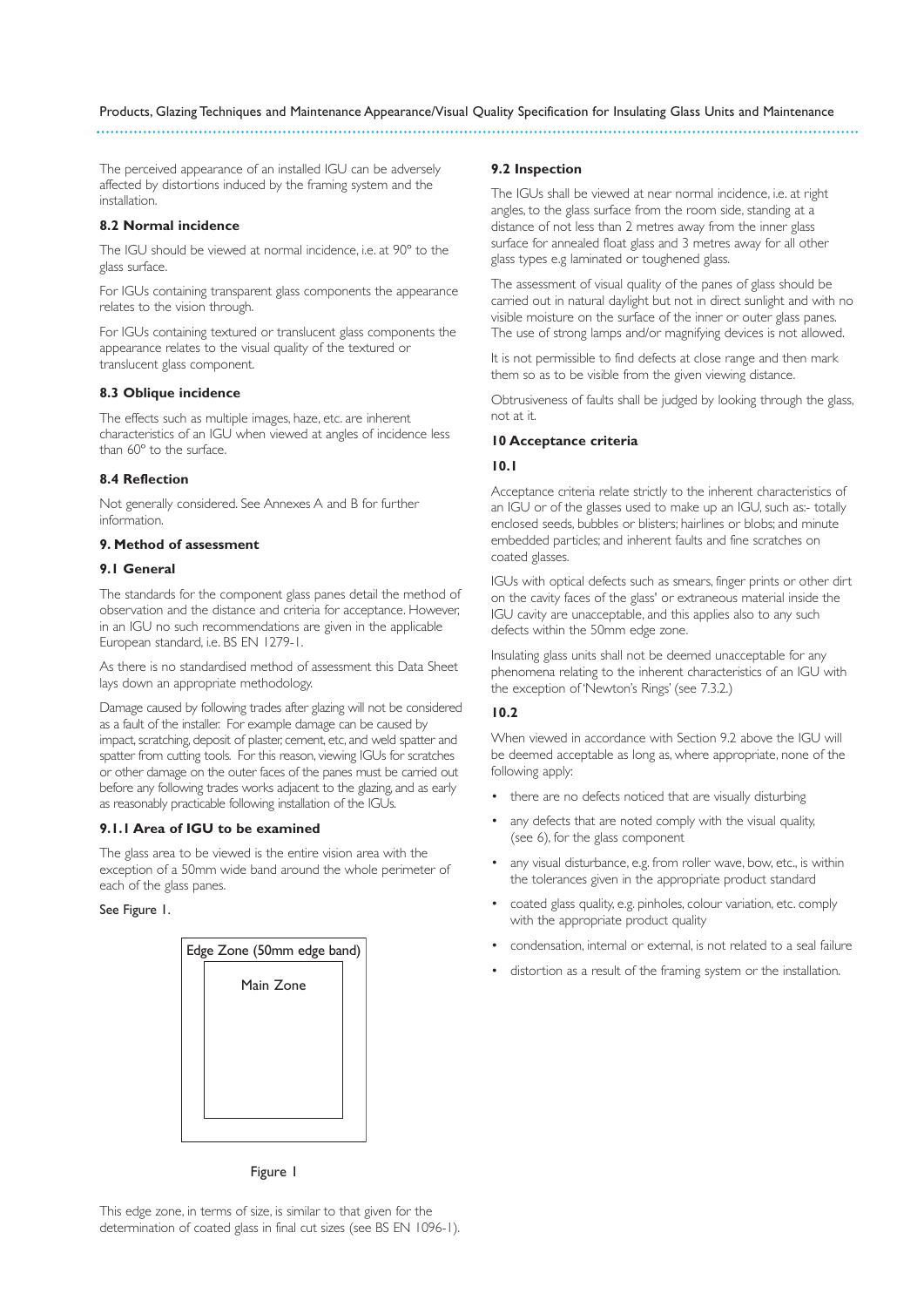#### **11 References**

#### **11.1 European and/or national standards**

**BS 952-1:** Glass for glazing – Part 1. Classification

**BS EN 572-1:** Glass in building – Basic soda lime silicate glass products - Part 1: Definition and general physical and mechanical properties

**BS EN 572-2:** Glass in building – Basic soda lime silicate glass products - Part 2: Float glass

**BS EN 572-3:** Glass in building – Basic soda lime silicate glass products - Part 3: Polished wired glass

**BS EN 572-4:** Glass in building – Basic soda lime silicate glass products - Part 4: Drawn sheet glass

**BS EN 572-5:** Glass in building – Basic soda lime silicate glass products - Part 5: Patterned glass

**BS EN 572-6:** Glass in building – Basic soda lime silicate glass products - Part 6: Patterned wired glass BS EN 572-8: Glass in building – Basic soda lime silicate glass products - Part 8: Supplied and final cut sizes

**BS EN 1096-1:** Glass in building – Coated glass products - Part 1: Description and definitions

**BS EN 1096-2** Glass in building – Coated glass products - Part 2:Test method for the durability of class A, B and S coatings

**BS EN 1096-3:** Glass in building – Coated glass products -Part 3:Test method for the durability of class C and D coatings

**BS EN 1279-1:** Glass in building – Insulating glass units - Part 1: Generalities, dimensional tolerances and rules for the system description

**BS EN 1748-1-1:** Glass in building – Special basic product – Borosilicate glasses - Part 1-1: Definition and general physical and mechanical properties

**BS EN 1748-2-1:** Glass in building Special basic product – Glass ceramics Part 2-1: - Definition and general physical and mechanical properties

**BS EN 1863-1:** Glass in building – Heat strengthened soda lime silicate glass products - Part 1: Description and definitions

**BS EN 12150-1:** Glass in building – Thermally toughened soda lime silicate safety glass products - Part 1: Description and definitions

**BS EN 12337-1:** Glass in building – Chemically strengthened soda lime silicate glass – Part 1: Description and definitions

**BS EN 13024-1:** Glass in building – Thermally toughened borosilicate safety glass – Part 1: Description and definitions

**BS EN 14178–1:** Glass in building – Alkaline earth silicate glass products – Part 1: Float glass

**BS EN 14179-1:** Glass in building – Heat soaked thermally toughened soda lime silicate safety glass products – Part 1: Description and definitions

**BS EN 14321-1:** Glass in building – Thermally toughened alkaline earth silicate safety glass products – Part 1: Description and definitions

**BS EN ISO 12543-1:** Glass in building – Laminated glass and laminated safety glass - Part 1: Definitions and description of component parts

**BS EN ISO 12543-2:** Glass in building – Laminated glass and laminated safety glass - Part 2: Laminated safety glass

**BS EN ISO 12543-3:** Glass in building – Laminated glass and laminated safety glass - Part 3: Laminated glass

**BS EN ISO 12543-4:** Glass in building – Laminated glass and laminated safety glass - Part 4:Test methods for durability

**BS EN ISO 12543-5:** Glass in building – Laminated glass and laminated safety glass - Part 5: Dimensions and edge finishing

**BS EN ISO 12543-6:** Glass in building – Laminated glass and laminated safety glass – Part 6:Appearance

#### **11.2 Evaluation of conformity/product standards**

With the publication of the harmonised European standards, hENs, the glass components will become available as CE marked products.The CE marking will be a declaration that the glass product conforms to the appropriate hEN. The hENs are as follows:

**BS EN 572-9:** Glass in building – Basic soda lime silicate glass products - Part 9: Evaluation of conformity/Product standard

**BS EN 1096-4:** Glass in building – Coated glass products - Part 4: Evaluation of conformity/Product standard

**BS EN 1279-5:** Glass in building – Insulating glass units - Part 5: Evaluation of conformity/Product standard

**BS EN 1748-1-2:** Glass in building – Special basic product – Borosilicate glasses - Part 1-2: Evaluation of conformity/Product standard

**BS EN 1748-2-2:** Glass in building Special basic product – Glass ceramics Part 2-2: - Evaluation of conformity/Product standard

**BS EN 1863-2:** Glass in building – Heat strengthened soda lime silicate glass products - Part 2: Evaluation of conformity/Product standard

**BS EN 12150-2:** Glass in building - Thermally toughened soda lime silicate safety glass products - Part 2: Evaluation of conformity/Product standard

**BS EN 12337-2:** Glass in building – Chemically strengthened soda lime silicate glass – Part 2: Evaluation of conformity/Product standard

**BS EN 13024-2:** Glass in building - Thermally toughened borosilicate safety glass – Part 2: Evaluation of conformity/Product standard

**BS EN 14178–2:** Glass in building – Alkaline earth silicate glass products – Part 2: Evaluation of conformity/Product standard

**BS EN 14179-2:** Glass in building – Heat soaked thermally toughened soda lime silicate safety glass products – Part 2: Evaluation of conformity/Product standard

**BS EN 14321-2:** Glass in building – Thermally toughened alkaline earth silicate safety glass products – Part 2: Evaluation of conformity/Product standard

**BS EN 14449:** Glass in building – Laminated glass and laminated safety glass - Evaluation of conformity/Product standard

# **11.3 GGF data sheets**

Data Sheet 4.4. Heat treated glasses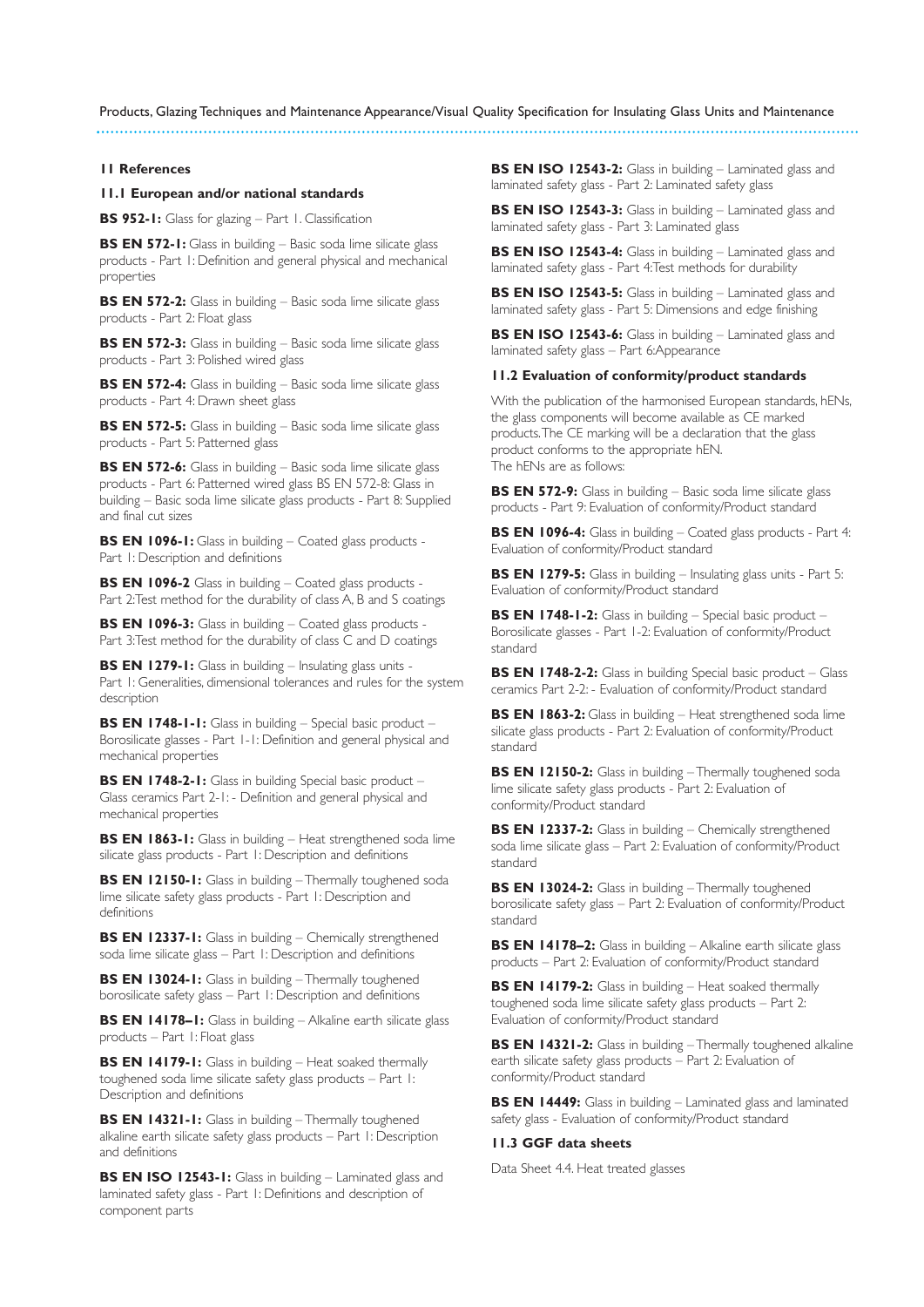#### **Annex A**

Appearance in reflection

A1 Problem due to lack of flatness

# **A1.1 General description**

A glass, especially a thermally treated one, can rarely be glazed perfectly flat.This is a difficulty with the framing system, glazing system, installation and the inherent flatness of the glass.

Imagine a rectilinear feature, e.g. a telegraph pole, some 10 metres from a glazed panel.The observer is viewing the feature by reflection from a similar distance.

If the plane of the glazing changes by one tenth of one degree, 0.1º between two points on its surface, then the viewer will see either two images apparently displaced by 70mm or one image distorted by this amount.

#### **A1.2 Is one tenth of one degree, 0.1º, significant?**

YES.This amount of flatness change is equivalent to a deflection of 0.8mm over a one-metre length.

This should be compared with the allowable deflection limits for framing, i.e. L/125 for single glazing, L/175 for double glazing. This would mean for an L of 1 metre deflections of either 8mm for single-glazing or 5.7mm for double-glazing.

Deflections of greater magnitude can occur due to wind-loading. For thermally treated glass, i.e. thermally toughened, heat strengthened, etc., the standards allow overall bows of 2mm/m and local bows of 3mm/300mm.

For insulating glass units the deflection due to barometric/temperature effects can be significantly greater than 0.8mm/m.

# **A1.3 Optical explanation**

Figure A1 shows the geometry involved.



Figure A1 Explanation of lack of flatness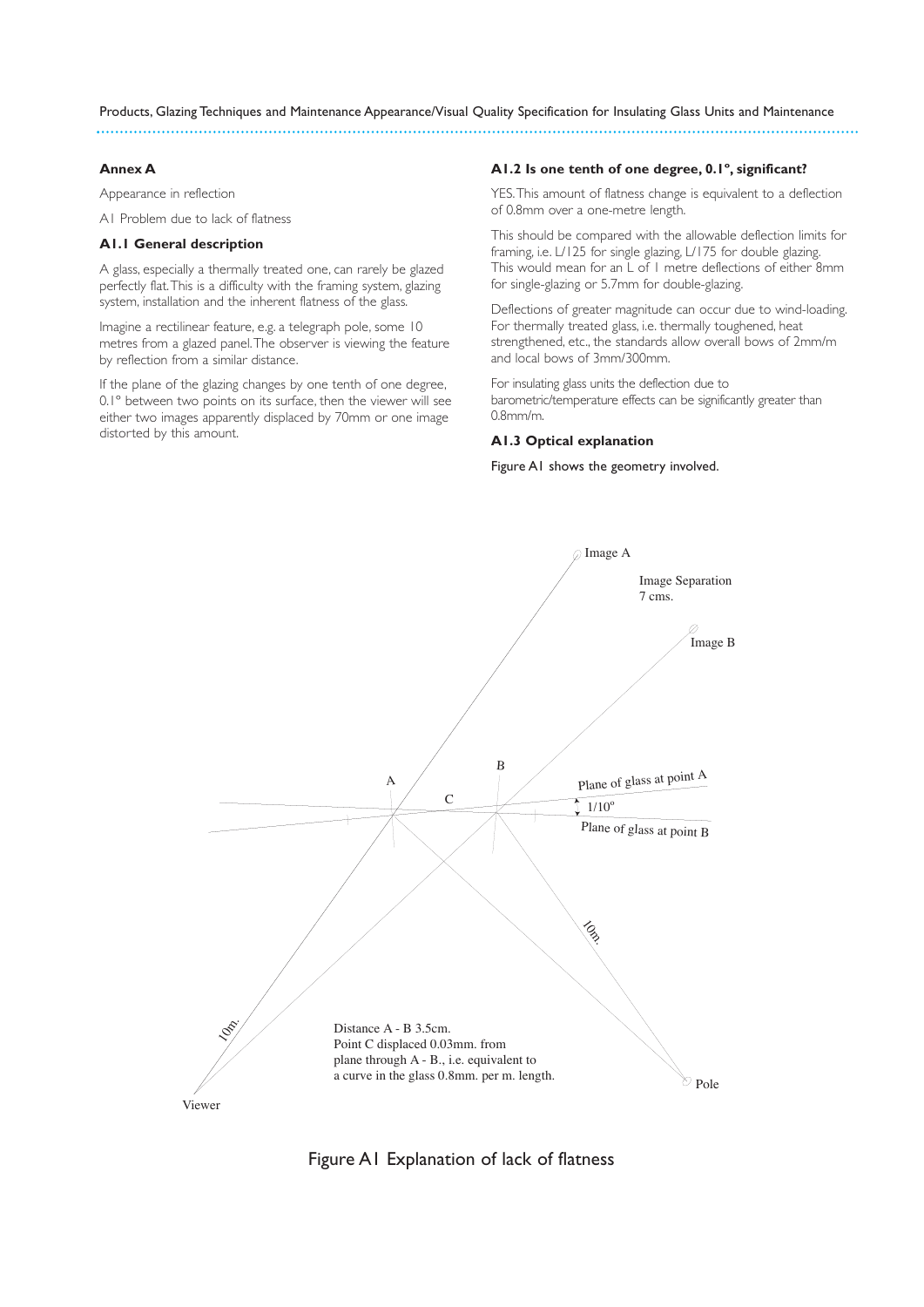#### **Annex B**

Diagrammatic explanation:

Phenomena exhibited by IGUs as a result of their inherent properties

B1 Multiple images

# **B1.1 General**

When light hits a smooth glass surface; some is transmitted through, some is reflected and some is absorbed.

It is a law of physics that the angle of incidence is equal to the angle of reflection.Therefore if the incident ray is at normal incidence, i.e. at right angles to the glass surface then it is reflected directly back, (see Figure (B1A)). If the incident ray falls obliquely on the surface then the reflected ray bounces back at the same angle but on the other side of the perpendicular, (see Figure (B1B)).



#### **B1.2 Refraction**

Another law of physics is that when a ray enters a medium of differing density it is bent (refracted).

When a ray enters the glass from the air the angle of refraction is less than the angle of incidence.Therefore when reflected from the second surface it is displaced with respect to the incident ray.

When the ray leaves the glass into the air the angle of refraction is greater than the angle of incidence.

Therefore when leaving the first pane of glass the ray is parallel to the incident ray but displaced.

A similar situation occurs when the ray meets the second pane.

For each pane of glass there are two reflected images, a primary and a secondary image.The primary images result from surfaces 1 and 3 and the secondary images from surfaces 2 and 4, (see Figure B2).



Figure B2

#### **B1.3 Influencing factors**

The following will increase the spacing

e<br>between images:

- Increasing glass thickness,
- Increasing cavity width,
- Decreasing the angle of incidence.

The effects of coatings and body tints are dependent upon their spectrophotometric properties, i.e. transmittance, reflectance, absorbtance, and their position.

Generally body tinted glasses will enhance the primary image and reduce the secondary image produced by the pane. Coatings will enhance the image reflected from the coating. .

# **B2 Distorted images**

# **B2.1 General**

When light rays strike a curved glass surface, they reflect in different directions. However, they will still obey the law that the angle of incidence equals the angle of reflection.Therefore the angle of including equals the angle of relievant memore the linage of an object will be distorted. The curvature of the glass surface causes it to act as a lens. .

#### **B2.2 Concave curvature**

This is when the surface is bowed inwards.

A concave curvature will cause the light rays to be projected inwards towards a central point.This causes the reflected image to appear short and thin, (see Figure B3 (A)).



Figure B3(A)